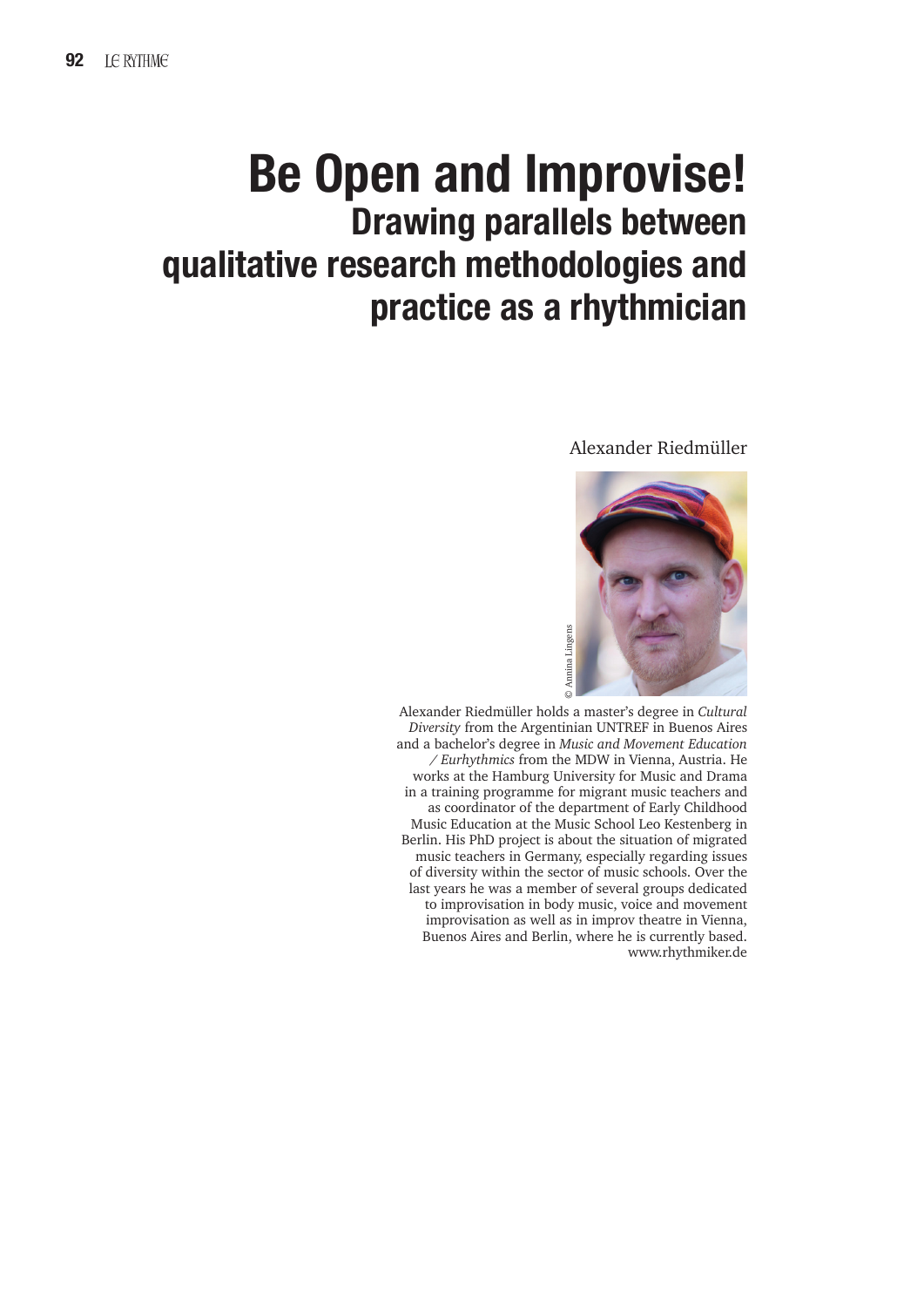*This article examines possible connecting points between qualitative research and eurhythmics seen as a pedagogical approach, as an art form and as a teaching philosophy. Therefore, it includes the strategies of inquiry such as Ethnography, Grounded Theory Methodology, and Performative Social Sciences. It is shown that the ethnographic research values techniques like improvisation within the process of collecting and interpreting data. Both ethnography and Reflexive Grounded Theory Methodology postulate the importance of a general openness in the research process to be able to change its focus if the subject of your inquiry demands it. Here, a reflexive approach is also suggested within the process of inquiry. In Performative Social Science artistic methods are applied to create and interpret data, and to present the findings of a research project.*

*Cet article examine les points de connexion possibles entre la recherche qualitative et la rythmique vue comme une approche pédagogique, comme une forme d'art et comme une philosophie d'enseignement. Par conséquent, il inclut les stratégies d'enquête telles que l'ethnographie, la « Grounded Theory-Methodology » et les « Performative Social Sciences ». Il est démontré que*  la recherche ethnographique valorise des techniques comme celle de l'improvisation dans le *processus de collecte et d'interprétation des données. L'ethnographie et la « Grounded Theory-Methodology » font le postulat de l'importance d'une ouverture générale dans le processus de recherche pour pouvoir changer d'orientation si le sujet de l'enquête l'exige. Ici, une approche réflexive est également suggérée dans le processus d'enquête. Dans les « Performative Social Sciences », des méthodes artistiques sont appliquées pour créer et interpréter des données, et pour présenter les résultats d'un projet de recherche.*

Holding a first degree in eurhythmics, until today, I always identified my professionalism through being a rhythmician.<sup>1</sup> This especially in an artistic way but also in education and in my philosophy of teaching, even partly in how I was seeing things in life. Now, as PhD candidate in the field of music education, I cannot help it but to look for connections between the discipline I know best and the new field I am seeking proficiency in. This journey was inspired by Liora Bresler's keynote at the International Conference for Dalcroze Studies (ICDS) in summer 2019 at the Karol Szymanowski Akademy in Katowice, Poland. 2 During the last part of her presentation, which is typically reserved for questions of the audience, she said addressing everyone in the Academy's Concert Hall: "You already know so much." And these words got stuck in my head since then. As I am convinced that well trained rhythmicians can easily adapt not only to a wide range of professional fields but also feel familiar with several art forms, I could easily relate to this aspect of the words' meaning. But what is there in terms of research? Do rhythmicians here really 'already know so much'? Intrigued by these questions and encouraged by Bresler's words, I started diving deeper into empirical qualitative research methodologies and was surprised of the many connections I could easily make with my own professional field. I would like to share some of my findings in the following.

# **Eurhythmics**

Considering my personal experience as rhythmician, this article relies mainly on the theoretical framework of eurhythmics that can be found in the compilation of articles edited by Hauser-Dellefant and Witoszynskyj (2016), in which the team of fourteen eurhythmics teachers at the University of Music and Performing Arts Vienna define the main aspects of their work. As former student of this institution myself, I feel closest to their point of view

<sup>1</sup> I choose this term to describe my profession over the widely used "practitioner of eurhythmics" in the English-speaking context for two reasons: it is most similar to how I describe my profession in my first language German – "Rhythmiker" – and it reflects my understanding of eurhythmics as a pedagogical approach, art form and teaching philosophy based on the phenomenon of *rhythm*, which I will describe more profoundly below.

<sup>2</sup> The keynote can be found online: https://www.youtube.com/watch?v=tzH03AS78x8 (accessed on 29/1/2021); for more information about her approach to qualitative research see Bresler (2008).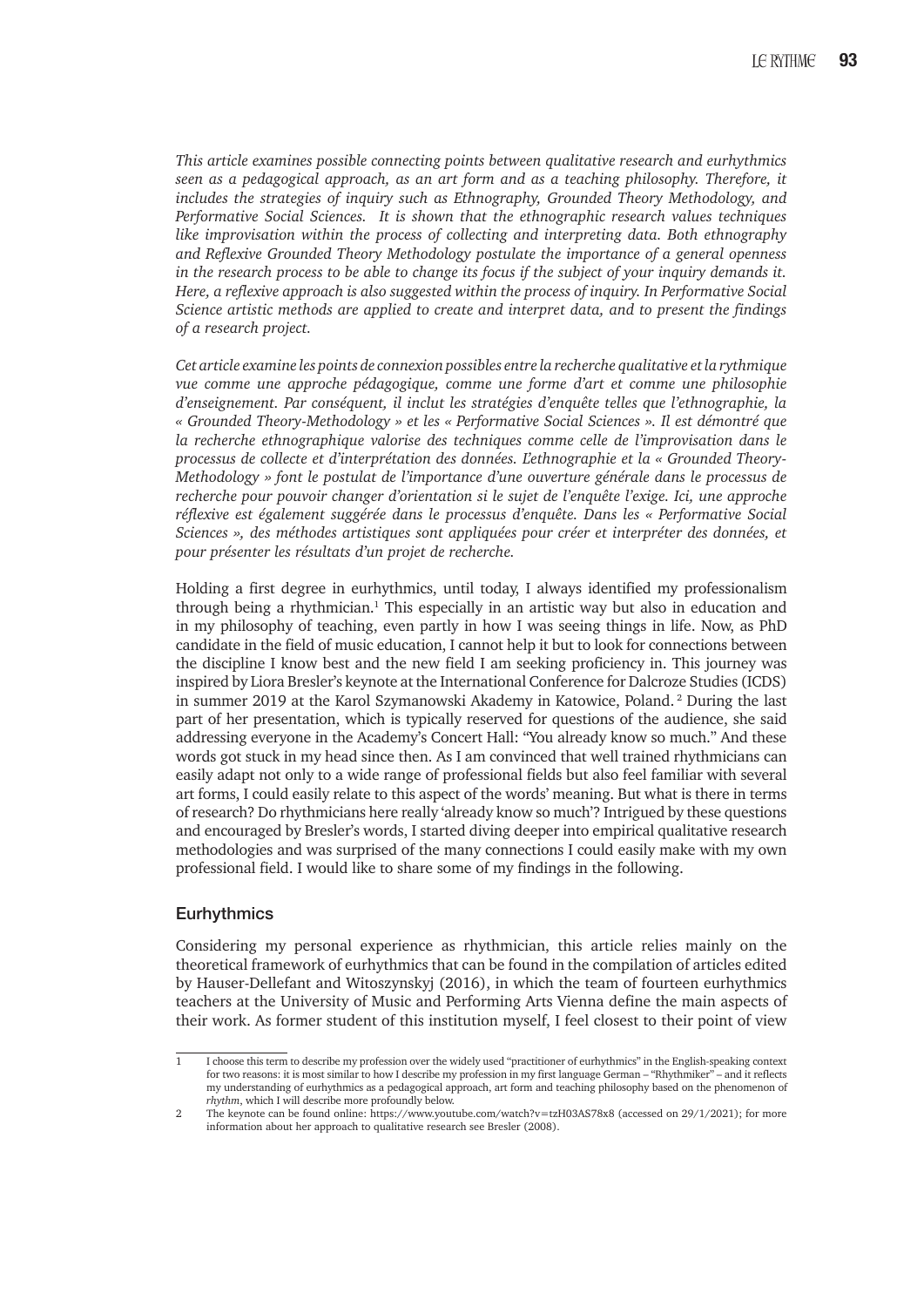on our discipline. Nevertheless, I am also sure, that most of my conclusions will sound familiar to everyone with a profound training in eurhythmics and even to others working in connected professional fields.

Keeping this in mind, I will define *eurhythmics* as the following:

- As a pedagogical approach, historically linked to the teaching of Emile Jaques-Dalcroze, that uses the given interdependence of the phenomena *music* and *movement* to accompany learning processes of an aesthetic, creative and / or social dimension. These refine the sensory perception and giving improvisation and personal expression a special importance in these processes.<sup>3</sup>
- As a transdisciplinary art form, connecting different artistic modalities, such as music, dance, theatre, video, spoken word, drama, and fine arts.<sup>4</sup>
- As a teaching philosophy based on the phenomenon of *rhythm*. 5

The main question for me is, how could eurhythmics as an art form, as teaching philosophy and pedagogical approach influence the rhythmician researcher, or in general, how could eurhythmics be integrated into the field of qualitative research methodology. Reading about different types of strategies of inquiry, I felt a close identification in the description of *Ethnographic Research* as given by Breidenstein, Hirschauer, Kalthoff and Nieswand (2015), as well as with the methodology of *Reflexive Grounded Theory* described by Breuer, Muckel and Dieris (2019) and with the field of *Performative Social Science* as it can be found in Mey (2020) and Roberts (2008). Therefore, in the following I am going to discuss eurhythmics linked with these three wider fields of qualitative social science research and I will draw my conclusions at the end.

## **Ethnography**

Breidenstein et al. (2015) state that *exploration of phenomena through writing* is the key to an ethnographic approach. This important branch of qualitative research aims to decode social practices and institutional procedures, putting its whole attention on the discoveries in the field: its social systems, artefacts, myths, and other forms of believes (p. 7). Right in its centre, there is the method of *participatory observation*. 6 Here, the rising tensions between participation and taking a critical distance, between being present and re-presenting play an important role (p.7). Thus, what is highly valued here is the lived experience in the field, or with other words, the embodiment of an experience, the recognising and naming of a special phenomenon. It is hard to see the similarity to practical eurhythmics, in which, as a teacher, you seek to create an environment, where students can embody musical phenomena and then are softly guided, step by step to understanding and naming them. Kinsky (2016b) cites Mimi Scheiblauer, who established the three-step procedure of *experiencing–recognising–naming7* of a phenomenon as the base of teaching through eurhythmics (p. 140). This three-step procedure is what in ethnography is described as a method in field research.

Breidenstein and colleagues (2015) speak of empirical inquiry as a form of research based on (social) experience and give special importance to the concept of openness during the process of inquiry. For them, it is the interaction of the researcher with the field that leads to

<sup>3</sup> For a different classification of eurhythmics in the context of learning and teaching see Juntunen (2019), who points out that eurhythmic can be understood as "meta-narrative […], philosophy or philosophic attitude […]; and/or a pedagogy or an approach." (p. 56).

<sup>4</sup> On how inter- and transdisciplinarity shape the practice of Dalcroze Eurhythmics, see Habron (2019).

<sup>5</sup> For further reading see Neira Zugasti (2009).

Emerging in times with a strong colonial understanding of the world, former ethnographic research practices have been criticised severely over the past years and ethical consideration of data collection as well as analysis have been discussed profoundly under the aspects of racism, othering, and exoticization. For further readings on this topic, taking postcolonial theory into account, see Montero (2012) or Elie (2006). For general ethical issues in ethnographic field work focussing marginalized groups, see Li (2008) or Zavisca (2007).

<sup>7</sup> In German: *Erleben – Erkennen – Benennen.*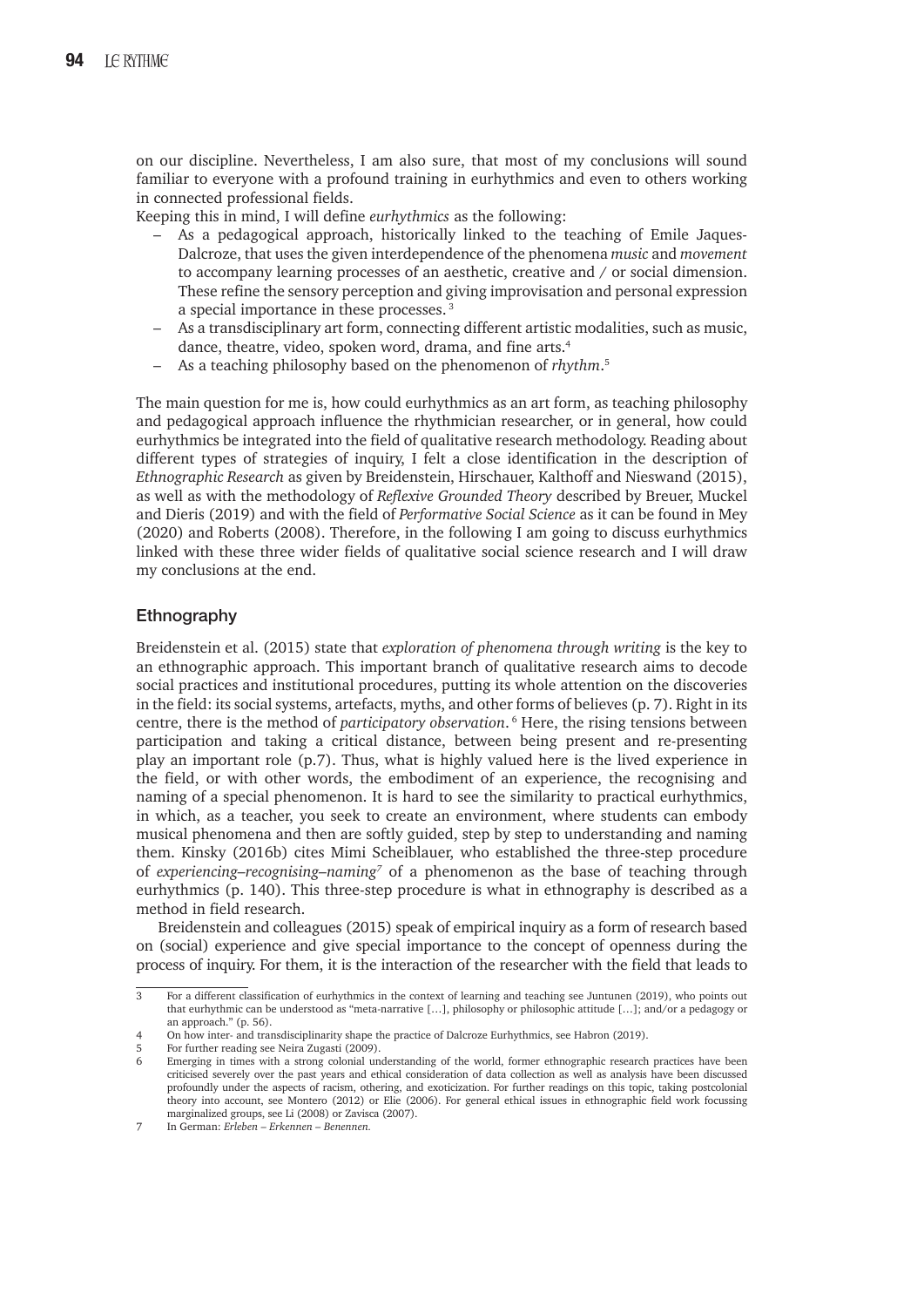dynamic experiences (p. 37). Especially an openness for surprises is required, being in the field with the subject one is trying to understand (p. 39). The authors state that it is the subject itself that might require a certain methodological procedure or even strictness in the way one must proceed with his / her research (p. 38). In the context of eurhythmics, Falschlunger (2016) describes the concept of subject orientation. In his drafts of eurhythmics classes in the context of inclusive teaching, he shows how the teacher must be prepared on the spot to lower the requirements of an exercise for some participants or know how to make things more demanding for others. For the teacher, this means a constant negotiation between the abilities and needs of the students with the aim to make everyone participate. The teaching material that was chosen beforehand, as well as the initial aims of the classes must be taken in constant consideration and are spontaneously adapted during the class. Kinsky (2016a) also states the importance of thorough observation of the students in the class, for example, in the process of musical accompanying a group in movement. This is required to be able to catch the students' movements as exactly as possible and to support them in the best way through the music the teacher improvised on his / her instrument (pp. 115–116). Ethnography seems to have a similar need of a thorough observation of a subject.

As a teacher for improvisation, Kinsky writes that she always tries to create a comfortable atmosphere in her classes for her eurhythmics students. She concludes that only in this way these can explore music and movement freely and without fear (p. 115). The fear of making mistakes often holds us back to learn new things, as Hauser-Dellefant (2016) points out as well, but is essentially important for the learning process itself (pp. 37–38). Even in qualitative research mistakes are given high value. Breidenstein et al. (2015) write that you can even use mistakes in the approach to the field, for example, when facing the resistance of the informants or even in interpretation. The authors suggest seeing those as chances for a check of relevance: where something is being hidden, the field might show that there is something to see; where there was a misinterpretation, there might be something interesting to understand; what seems to be a wrong approach in the beginning, might be yet the first data (p. 39).

While being at the same time and at the same place as the subject of interest is a very important principle for ethnographic research (p. 40), coming home and taking a necessary distance after the field work is as important (p. 42). Breidenstein et al. (2015) literally speak of a *rhythmic disruption<sup>8</sup>* of the presence in the field with phases in the academic workspace. Like this, the individual moments of intensive data collection are interrupted by processes of discussion with colleagues about the data, which allow to learn about the impression the data has on unfamiliar eyes (p. 44). This oscillation between two poles is one of the properties Neira Zugasti (2016) names as fundaments of her teaching as a rhythmician (p. 190). Besides *polarity*, she claims seven other properties being conditions for the appearance of rhythm within processes. The table provides an overlook of how these can be related ethnographic fieldwork.

| <b>Property of Rhythm</b><br>(Neira Zugasti, 2016) | <b>Relation to Ethnography</b><br>(Breidenstein et al., 2015)                               |
|----------------------------------------------------|---------------------------------------------------------------------------------------------|
| Polarity                                           | Oscillation between fieldwork and coming home,<br>individual work and work with colleagues. |
| Synchronization                                    | Being in the field together with the subject.                                               |
| Entirety                                           | Capture everything around the studied<br>phenomenon in the field.                           |
| Continuity                                         | Describes the course of a research project from<br>beginning to end.                        |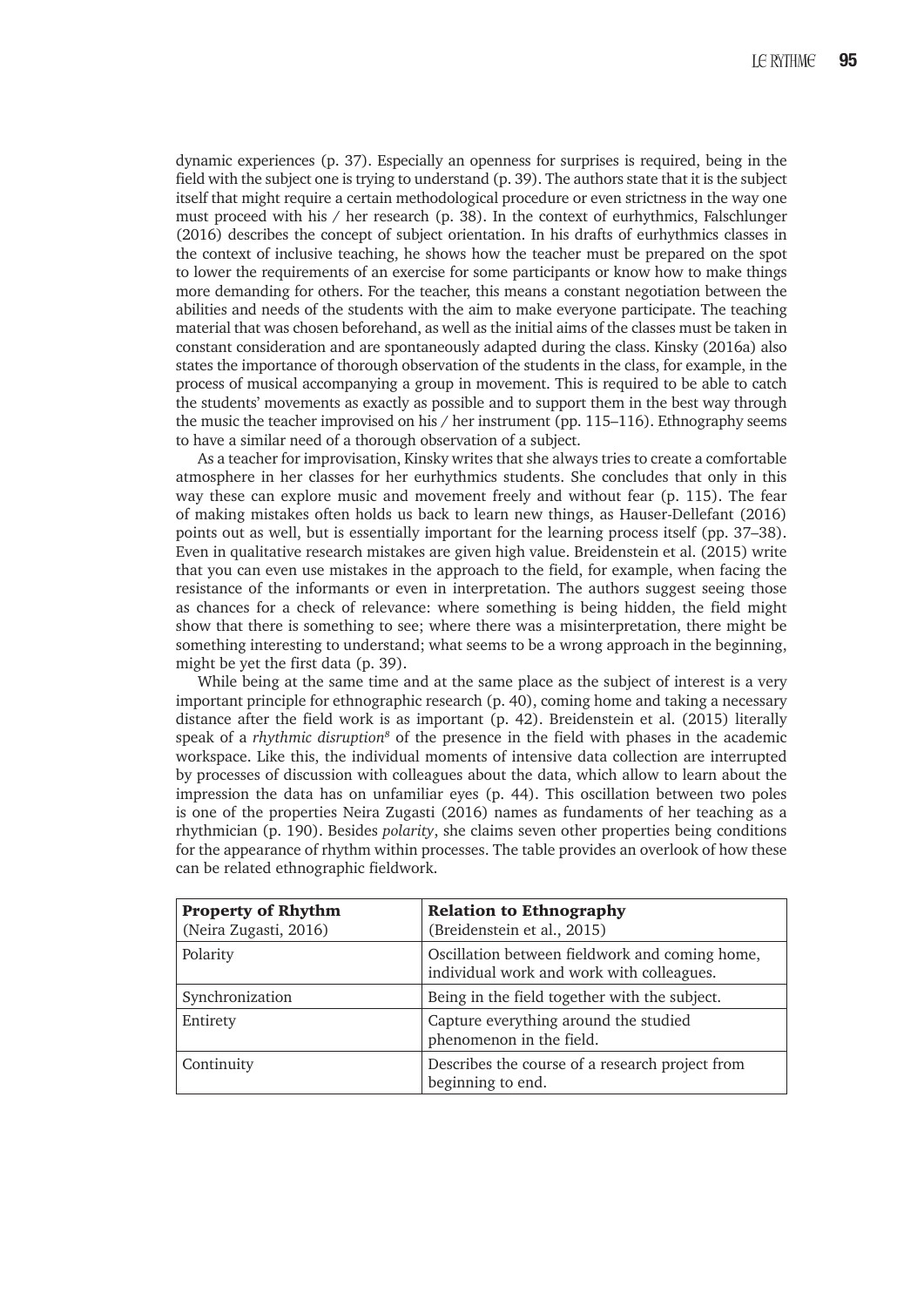| Repetition      | Repeat an observation in the same place for a<br>longer period helping to become more familiar with<br>the field (prolonged engagement); ask different<br>people the same questions either to check the<br>gained data or personal impressions or to get new<br>points of view (member checking). |
|-----------------|---------------------------------------------------------------------------------------------------------------------------------------------------------------------------------------------------------------------------------------------------------------------------------------------------|
| Interdependence | The presence of the researcher in the field changes<br>it, for examples as the behaviour of subjects is not<br>the same with him $/$ her around, but also gaining<br>knowledge of the field changes the researcher in an<br>academic or personal way.                                             |
| Irreversibility | Once an inquiry took place, the changes mentioned<br>above cannot be taken back.                                                                                                                                                                                                                  |
| Structure       | Describing the different stages of a research project<br>as following: coming up with first ideas, planning<br>the project, collecting the data, analysing them -<br>maybe going back and forth between the latter two<br>- and finally, publishing the findings.                                 |

*Graphic: A. Riedmüller*

# **Grounded Theory**

Having described various points of connection between eurhythmics and ethnography practiced as a common method in qualitative research, I would like to also consider a short comparison of eurhythmics with Grounded Theory Methodology (GTM). This special methodology was developed in the 1960s by the two US sociologists Anselm Strauss and Barney Glaser for their field research about the organisational structure of hospitals. Nowadays well-established GTM was meant to produce new theoretical ideas on a subject area, where it was not enough to describe situations. It bases on a set of certain rules in the process of theory development. All different kinds of data can be used, such as interviews, field notes, websites, transcripts of meetings. Also, personal notes the researcher writes during the whole research process – or 'memos' as they are mostly called in GTM context – that could possibly contain emotional resonances or thoughts to a specific piece of data, are used as data themselves in the process of inquiry. Usually, after a complex coding procedure of the data, categories are built out of them and emerging concepts are developed to theories (Breuer et al., 2019, pp. 7–8). Over the decades, several specific forms of GTM have been established. One is the Reflexive Grounded Theory Methodology (RGTM) by Franz Breuer. In his approach the concept of extensive self- reflection, or rather the decentralisation of the person, social role/s, activities, attitudes, points of views and the disclosure of all other kinds of the researcher's personal biases are given great significance in the creation of the theory (p. 10). It is easy to point out here a proximity to eurhythmics, where the same kind of reflexivity is asked of eurhythmics teachers, who must constantly reflect on their actions and reactions in class (Mayr, 2016). Profound reflection takes place after the class and are about on what could be observed of the students, on the structure of the class, of the goals that could or could not been achieved with the group, on how the participants reacted on the music, if the different children could be accompanied in their learning process and so on.

Other important principles of RGTM are also manifested in ethnography and can be connected likewise to eurythmics, as it was already shown above: Breuer et al. (2019) point out the great value the individual has in RGTM, which leads us back again to subject orientation. Also, a general openness is asked of the RGTM researcher during the process of inquiry. Furthermore, moments of comparison and contrast stand central in this methodology,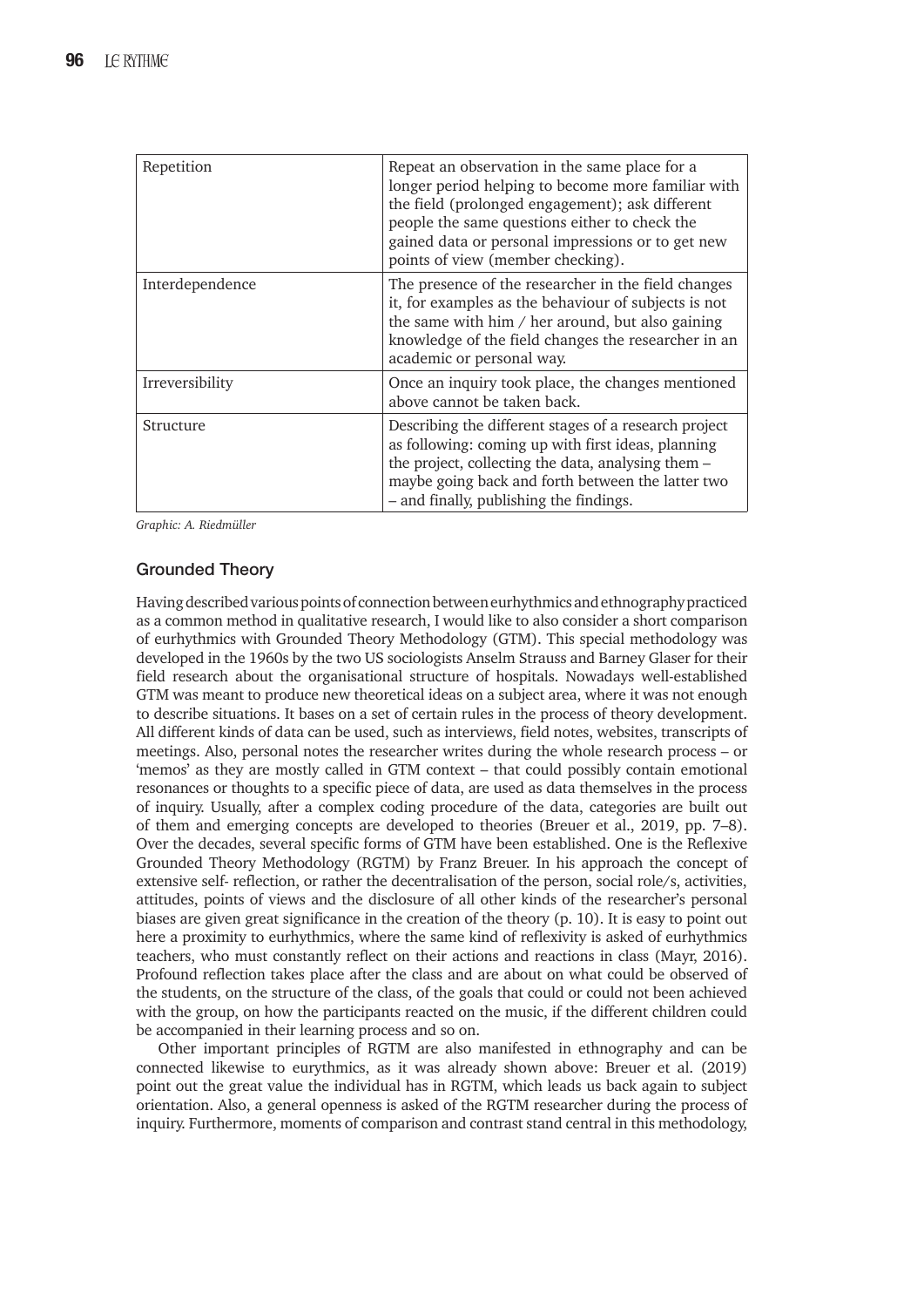where the smallest or biggest differences in cases are indicated. This relates to aspects of polarity, variation, and repetition (pp. 8–9).

## **Performative Social Science**

After these two examples of a method and a methodology commonly used in the context of qualitative research, one other field is to be discussed that appears to be utterly suitable for linking it with eurhythmics as it gives the arts a special place: Performative Social Science. There are many ways of research that take art/s into account, whether it is namely *artistic research*, *arts-based research*, *arts-informed research*, *practice-based research,* or *performative research*, just to name a few. Schreier (2017) states that in literature these terms sometimes even overlap regarding how they are defined (para. 13). Yet the author sees a clear distinction between three of them: *arts-informed research,* in which the artistic means are subordinated to the scientific purposes and therefore treated as tools or methods within the research project (para. 25); *arts-based research*, which values especially the process of the creation of a work of art within the process of generating knowledge (para. 27); and in *artistic research*, which is mainly done by artists themselves to generate prereflexive, not conceptional knowledge while practising their art (para. 26). In 2008, the online journal *Forum Qualitative Social Research – FQS9* published an entire issue on the topic of Performative Social Science (Jones et al., 2008) and was one of the first collections especially dedicated to this area.10 According to Mey (2020, p. 202), it was Denzin (2001) who first gave Performative Social Science its name, describing it within the canon of social research methodologies. In his article he focusses on the performative in interviews:

[Qualitative research today] is defined by a performative sensibility, by a willingness to experiment with different ways of presenting an interview text. The performative sensibility turns interviews into performance texts, into poetic monologues. It turns interviewees into performers, into persons whose words and narratives are then performed by others. (p. 25)

Roberts (2008) makes a distinction between the terms *performance* and *performative*, whereas he sees the former "as forms of art, ethnography and social science" and the latter as "processes and 'tools' from all of the arts and humanities and social science" (para. 3), which include for the arts, for example, "music, dance, video, poetry, or drama", and for the humanities and social science "text based journal article<sup>[s]</sup> or overhead presentation<sup>[s]"</sup> (para. 3). For him, "Research can be a performance, by performance, of a performance, or in performance" (para. 9) and he suggests that researchers should be aware of "to what extent and in what sense [he or she] is to be a dramatist, actor, director, poet, painter, or choreographer-dancer […]" (para. 9). Although he speaks of a "performative turn in social science" (para. 124) that took place some years ago, Roberts is convinced that in social science research there has always been a note of "its creative, innovative and 'artistic' aspects" (para. 11). He points out that initially Performative Social Science has been "associated with ethnographic study, and qualitative methodology"<sup>11</sup> (para. 18).

#### **Connections to Eurhythmics**

Keeping this last statement in mind and having already introduced the connections that can be made between eurhythmics and ethnography as well as eurhythmics and R/GTM, it is impossible not to link eurhythmics to Performative Social Science. The variety of different

<sup>9</sup> www.qualitative-research.net (accessed on  $29/1/21$ )<br>10 For another example of a neer reviewed online journ

<sup>10</sup> For another example of a peer reviewed online journal on qualitative research going a similar way, see issue 27 (7) of Qualitative Inquiry (2017) that published a special edition based on "poetic and performative reactions" to the terrorist attack in the LGBT community's night club *Pulse* in Orlando, Florida in June 2016.

<sup>11</sup> Roberts also mentions that there has been likewise an "ethnographic turn in art" in different art forms since the 1920s until today. As the main concern of this article is in 'the other direction', there will not be further discussion here. For further reading on the topic see Foster (1996).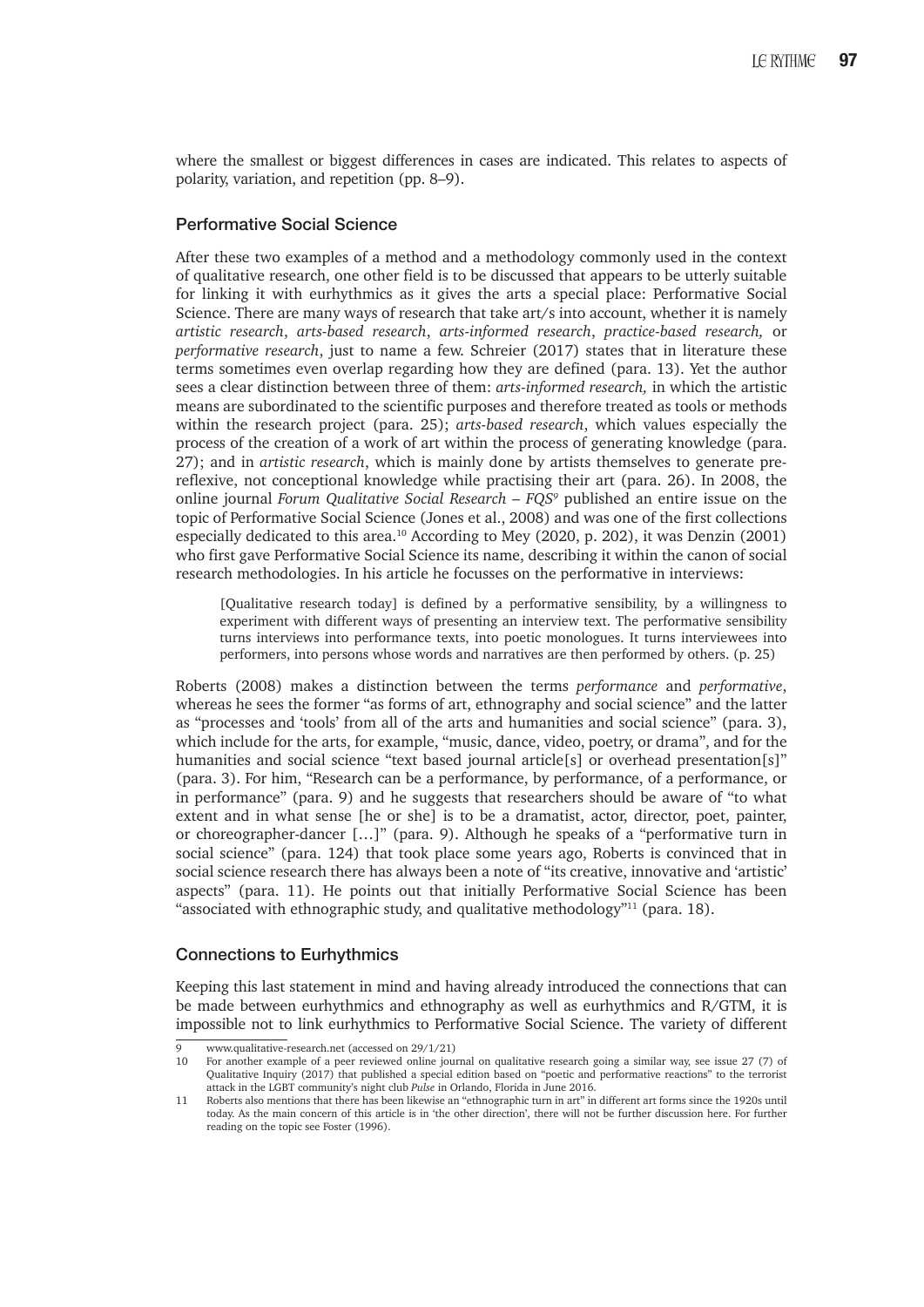methods and methodologies that are used in this context is vast. Likewise, the designing of a qualitative research project and its execution can be of very creative nature. As methods there are, for example, Saldañas' approach of *ethnodrama* (2005), or later *ethnotheatre* (2016) as ways of including actors and audience into the research process, the methodology of *A/r/ tography*, in which "the 'a', 'r' and 't' stands for artist, researcher and teacher" showing the practice-based nature of this "living inquiry" (Vist, 2015, p. 269), *fiction-based research* that raises findings of inquiry to a fictional level and is presented, for examples, in novels or in films (Mey, 2020, p. 206) or *autoethnography* as a form of autobiographic ethnographical writing (Schreier, 2017, paras. 5–12). All these methods and methodological approaches can by linked to eurhythmics, when the latter is understood as a transdisciplinary form of art.<sup>12</sup>

Applying different forms of art in the research process, the researcher should reflect on their role within this process (Roberts, 2008, para. 113): Do I have the necessary artistic capabilities required for my planned endeavour? Why and to what account can my project make use of the arts? This reflexive approach is like what was already described above as the role of a eurhythmics teacher following Mayr (2016). The different roles a researchartist or artist-researcher must take due to Roberts, can be connected to Mayr, who describes the role of a eurhythmics teacher as constantly shifting during a class: from being a leader, to being a companion, an initiator, a playmate, a partner, an observer, a presenter or an improviser, and back. (p. 133).

As one last point of connection between eurhythmics and Performative Social Science, I would like to mention what Roberts (2008) describes as "coming back to our senses" (paras. 133–140). Besides a performative turn, he sees another turn in social sciences, that started to take the concept of embodiment more and more into account. And that for both the researcher him / herself in the process of analysing data and for the communication of the inquiry's findings to an audience. The concept of the body senses is here much shorter than it is in eurhythmics, which would take all body senses into account (Hauser-Dellefant, 2016). Although, the appeal to make qualitative research bodily experienceable can definitely be seen as connecting point here.

#### **Conclusion**

The given examples make it obvious that there is a growing interest in the arts in general throughout the research disciplines, but especially in artistic methods and methodologies in the field of qualitative research. I am convinced that eurhythmics with its transdisciplinary artistic approach, could and should be a part of this canon. Furthermore, eurhythmics can be related in many ways to qualitative research methods and methodologies. This has been shown in this article linking it to three important fields of empirical inquiry. At the same time, as Habron (2019) indicates, it appears that "other modes of enquiry, such as action research, arts-based educational research (ABER) or practice-as-research, remain untapped" in the field of Dalcroze Studies (pp. 98-99).<sup>13</sup> Although they promise to be as suitable as the ones mentioned before.

So, let me try to give an answer to my initial questions: I am not sure if we as rhythmicians 'already know so much' in this area. But I am certain that there are a lot of connecting points between qualitative research and our discipline, may it be as a pedagogical approach, a teaching philosophy or as an art form. More of them are yet to be discovered and tried out. At the same time, I am sure that the same Roberts (2008, para. 113-114) pointed out for the researcher-artist might be right for the rhythmician-researcher: either of them must know the skills of the other field sufficiently enough to succeed with his / her endeavour. Knowing of the various possibilities one has being a rhythmician, should make it worth a try

<sup>12</sup> One very good example for this is Daly's (2019) artistic research project including Dalcroze Eurhythmics using an autoethnographic approach to her work as performing artist and violinist.

<sup>13</sup> See Beaulieu, Kang and Heino (2017) here as an exception.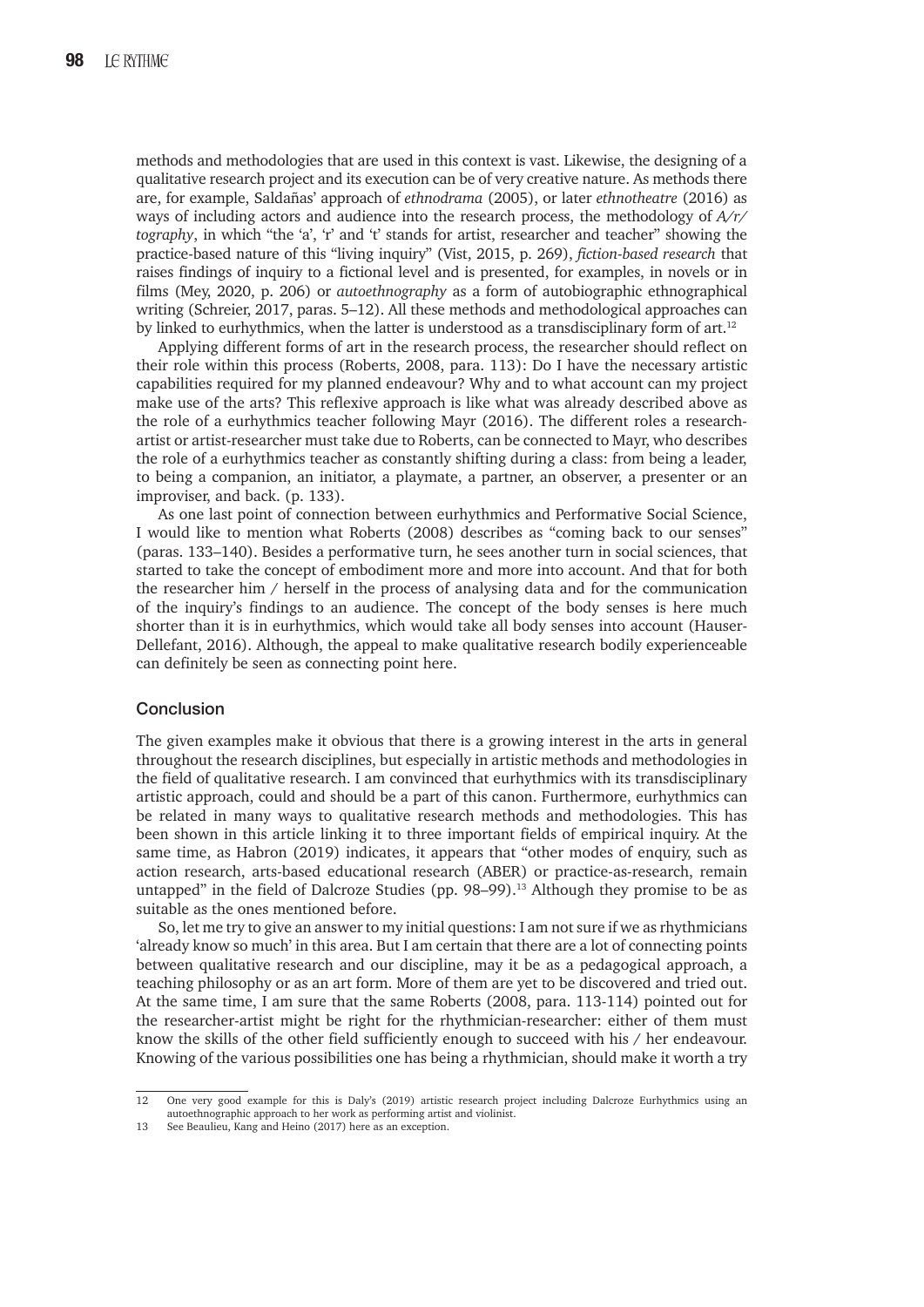for whoever wants to enter this broad field of qualitative inquiry, having his / her profession in mind as a possible starting point.

#### **Acknowledgements**

Special thanks to Joy Meyer who commented on a draft of this paper, to Andrew Davidson and Fiona Stevens for their advices and to Lisa Hofgräff for her corrections.

#### **References**

- Beaulieu, R., Kang, H. G. & Hino, S. (2017). An action research approach to introduce Dalcroze Eurhythmics Method in a community of older adults as a promising strategy for fall prevention, injury recovery and socialization, *IJAR*, *3*, 276–299. doi:10.3224/ ijar.v13i3.06
- Breidenstein, G., Hirschauer, S., Kalthoff, H. & Nieswand, B. (2015). *Ethnografie: Die Praxis der Feldforschung* (Rev. Ed.). Konstanz, Germany: UVK/Lucius.
- Bresler, L. (2019, July 29). *Lessons from music: The vitality and power of embodied inquiry* [Video file]. Retrieved from https://www.youtube.com/watch?v=tzH03AS78x8 (accessed on 29/1/2021).
- Bresler, L. (2008). The music lesson. In J. G. Knowles & A. Coles (Eds.), *Handbook of the Arts in Qualitative Research* (pp. 225–237). Los Angeles, CA: SAGE.
- Breuer, F., Muchel, P. & Dieris, B. (2019). *Reflexive Grounded Theory: Eine Einführung für die Forschungspraxis* (4th ed.). Wiesbaden, Germany: Springer.

Daly, D. (2019). A Dance of Shadows through Arts Practice Research, *Le Rythme,* 141–150.

- Denzin, N. K. (2001). The reflexive interview and a performative social science. *Qualitative Research, 1*, 23–46. doi:10.1177/146879410100100102
- Elie, S. D. (2006). Anthropology and Post-Colonial Thought: The Paradoxical Quest for Positionality. *Studies in Social and Political Thought, 12*, 53–72.
- Falschlunger, C. (2016). RhythmikMB: Ein Basisverfahren für inklusiv gestaltete Pädagogik. In: A. Hauser-Dellefant & E. Witoszynskyj (Eds.), *Leben ist Bewegung ist Musik: Entwicklungen und Konzepte der Wiener Rhythmik an der Universität für Musik und darstellende Kunst Wien* (pp. 199–221). Wiesbaden, Germany: Reichert.
- Foster, H. (1996). The Artist as Ethnographer. In H. Foster (author). *The Return of the Real: The Avant-Garde at the End of the Century* (pp. 171–203), Cambridge: MIT Press.
- Habron, J. (2019). Dalcroze and Disciplinarity, *Le Rythme,* 90–102.
- Hauser-Dellefant, A. (2016). Vom Ursprung der Musikalität und ihrer Bedeutung für die Pädagogik. In: A. Hauser-Dellefant & E. Witoszynskyj (Eds.), *Leben ist Bewegung ist Musik: Entwicklungen und Konzepte der Wiener Rhythmik an der Universität für Musik und darstellende Kunst Wien* (pp. 20–45). Wiesbaden, Germany: Reichert.
- Hauser-Dellefant, A. & Witoszynskyj, E. (Eds.). (2016). *Leben ist Bewegung ist Musik: Entwicklungen und Konzepte der Wiener Rhythmik an der Universität für Musik und darstellende Kunst Wien*. Wiesbaden, Germany: Reichert.
- Jones, K., Gergen, M., Yallop, J. J. G., Lopez de Vallejo, I., Roberts, B., & Wright, P. (Eds.). (2008). Performative social science. *Forum Qualitative Sozialforschung / Forum: Qualitative Social Research, 9*(2). http://www.qualitative-research.net/index.php/fqs/issue/ view/10 (accessed on 29/1/2021).
- Juntunen, M.-L. (2019). Dalcroze Eurhythmics: a Method, an Approach, a Pedagogy, or a Philosophy?, *Le Rythme*, 49–59.
- Kinsky, V. (2016a). Musik und Bewegung im Dialog. Über die Faszination, Bewegungsbegleitung zu unterrichten. In: A. Hauser-Dellefant & E. Witoszynskyj (Eds.), *Leben ist Bewegung ist Musik: Entwicklungen und Konzepte der Wiener Rhythmik an der Universität für Musik und darstellende Kunst Wien* (pp. 112–122). Wiesbaden, Germany: Reichert.
- Kinsky, V. (2016b). Die Komplexität einer Rhythmikstunde mit Kindern. In: A. Hauser-Dellefant & E. Witoszynskyj (Eds.), *Leben ist Bewegung ist Musik: Entwicklungen und Kon-*